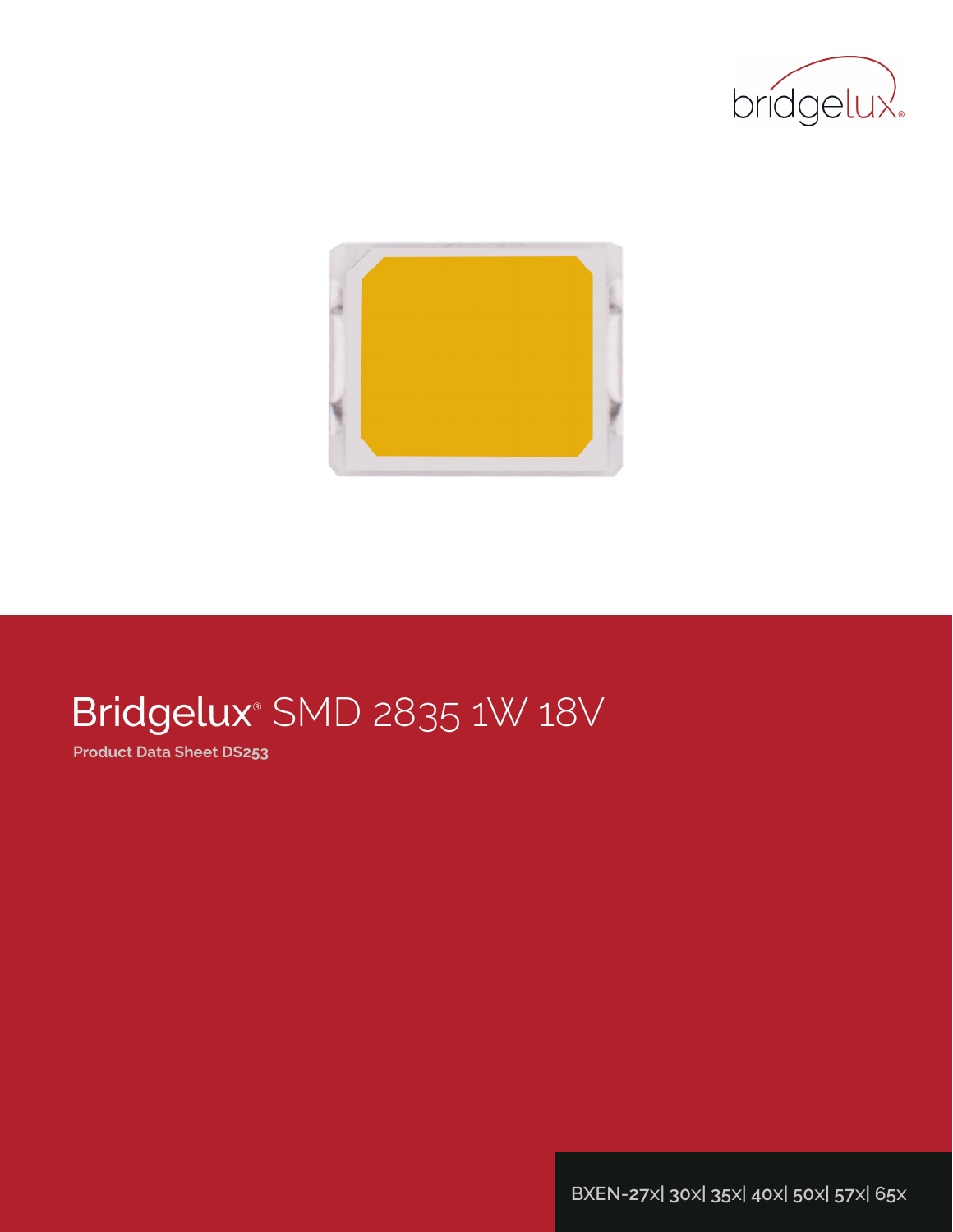# 2835  $\overline{\bigcap}$ JINS



### Introduction

The Bridgelux SMD 2835 LED is hot-color targeted, which ensures that the LEDs fall within their specified color bin at the typical application conditions of 85°C. With its broad lumen coverage and wide range of CCT options, the SMD 2835 provides unparalleled design-in flexibility for indoor and outdoor lighting applications. The SMD 2835 is ideal as a drop-in replacement for emitters with an industry standard 2.8mm x 3.5mm footprint. • Net the LEDs for the SMD 2836<br>
• Respective and wide<br>
• Lighting application<br>
• Constant Construction<br>
• Constant Constant<br>
• Constant Constant<br>
• Compliant with e<br>
• Design flexibility<br>
• Design flexibility

#### **Features**

- Industry-standard 2835 footprint
- 9 bin color control
- Hot-color targeting ensures that color is within the ANSI bin at the typical application conditions of 85°C
- Enables 3- and 5-step MacAdam ellipse custom binning kits
- RoHS compliant and lead free
- Multiple CCT configurations for a wide range of lighting applications

#### **Benefits**

- Lower operating and manufacturing cost
- Ease of design and rapid go-to-market
- Uniform, consistent white light
- Reliable and constant white point
- Compliant with environmental standards
- · Design flexibility

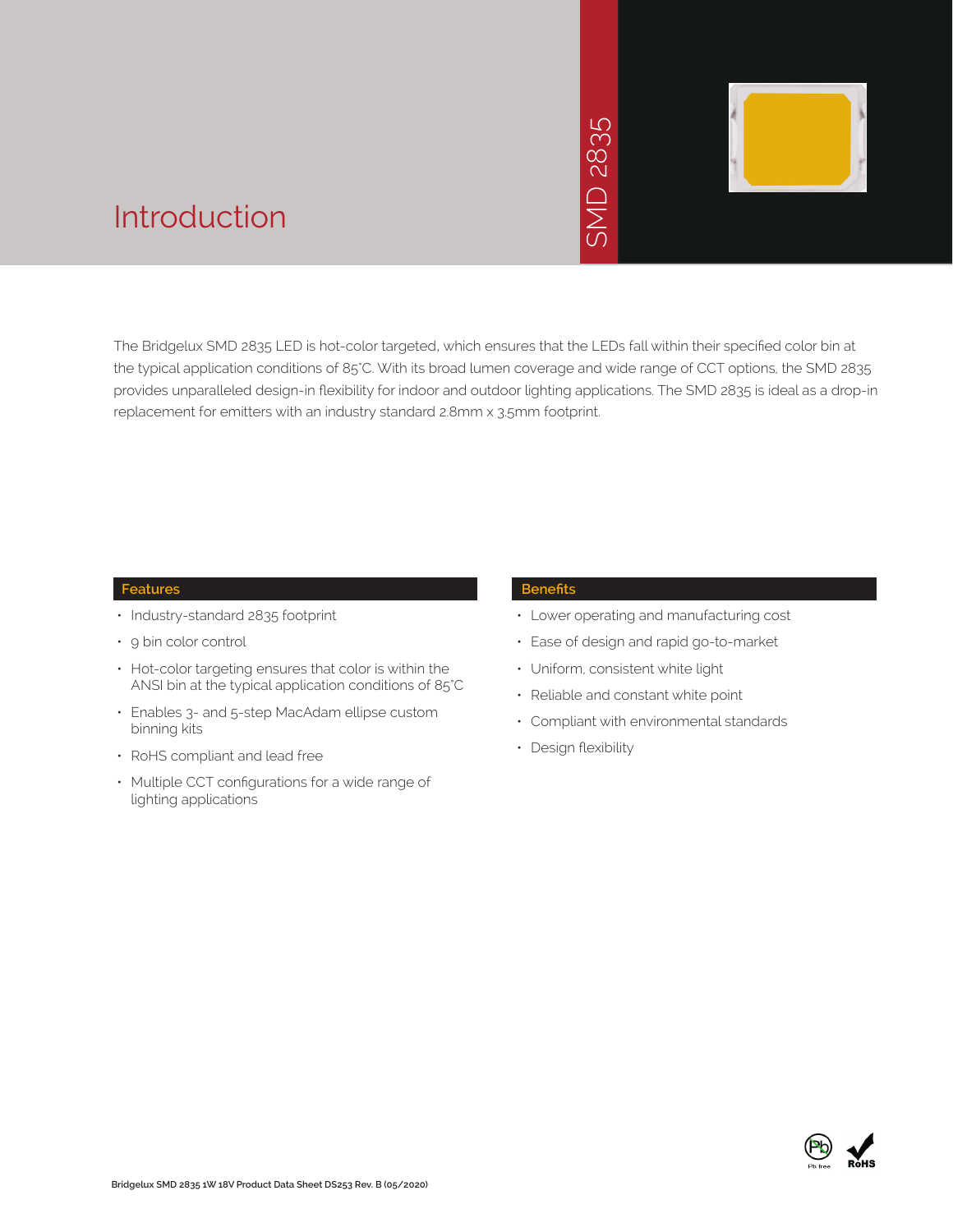# **Contents**

| Product Feature Map               | $\overline{c}$ |
|-----------------------------------|----------------|
| Product Nomenclature              | $\overline{c}$ |
| <b>Product Test Conditions</b>    | $\overline{c}$ |
| <b>Product Selection Guide</b>    | 3              |
| <b>Electrical Characteristics</b> | $\overline{4}$ |
| Absolute Maximum Ratings          | 5              |
| <b>Product Bin Definitions</b>    | 6              |
| Performance Curves                | 9              |
| <b>Typical Radiation Pattern</b>  | 12             |
| Typical Color Spectrum            | 13             |
| <b>Mechanical Dimensions</b>      | 14             |
| Reliability                       | 15             |
| <b>Reflow Characteristics</b>     | 16             |
| Packaging                         | 17             |
| Design Resources                  | 19             |
| Precautions                       | 19             |
| <b>Disclaimers</b>                | 19             |
| About Bridgelux                   | 20             |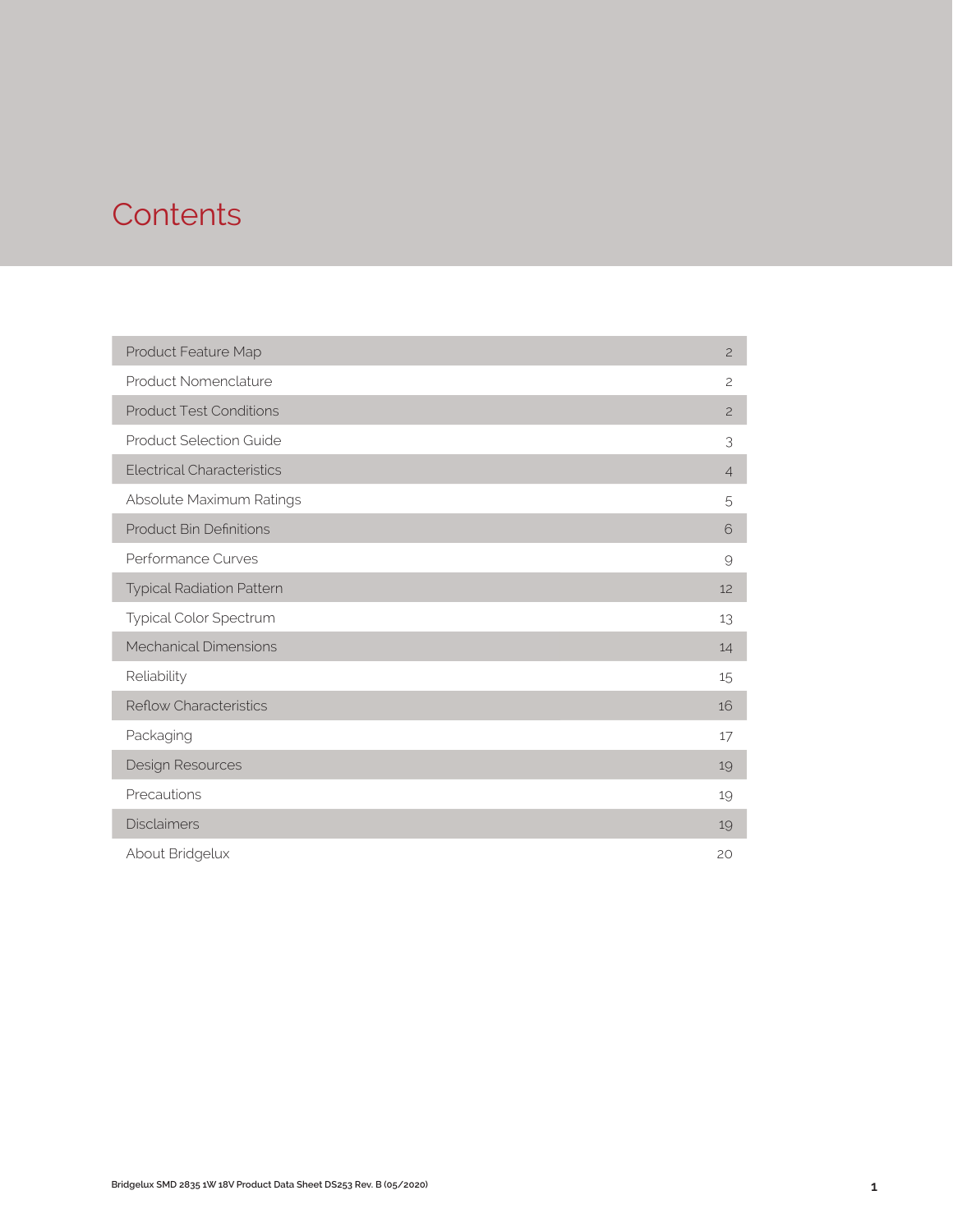# Product Feature Map

Bridgelux SMD LED products come in industry standard package sizes and follow ANSI binning standards. These LEDs are optimized for cost and performance, helping to ensure highly competitive system lumen per dollar performance while addressing the stringent efficacy and reliability standards required for modern lighting applications.





#### **Product Test Conditions**

Bridgelux SMD 2835 LEDs are tested and binned with a 10ms pulse of 50mA at T<sub>j</sub> (junction temperature)=T<sub>sp</sub> (solder point temperature) =25°C. Forward voltage and luminous flux are binned at a T<sub>j</sub>-T<sub>sp</sub>=25°C, while color is hot targeted at a T<sub>sp</sub> of 85°C.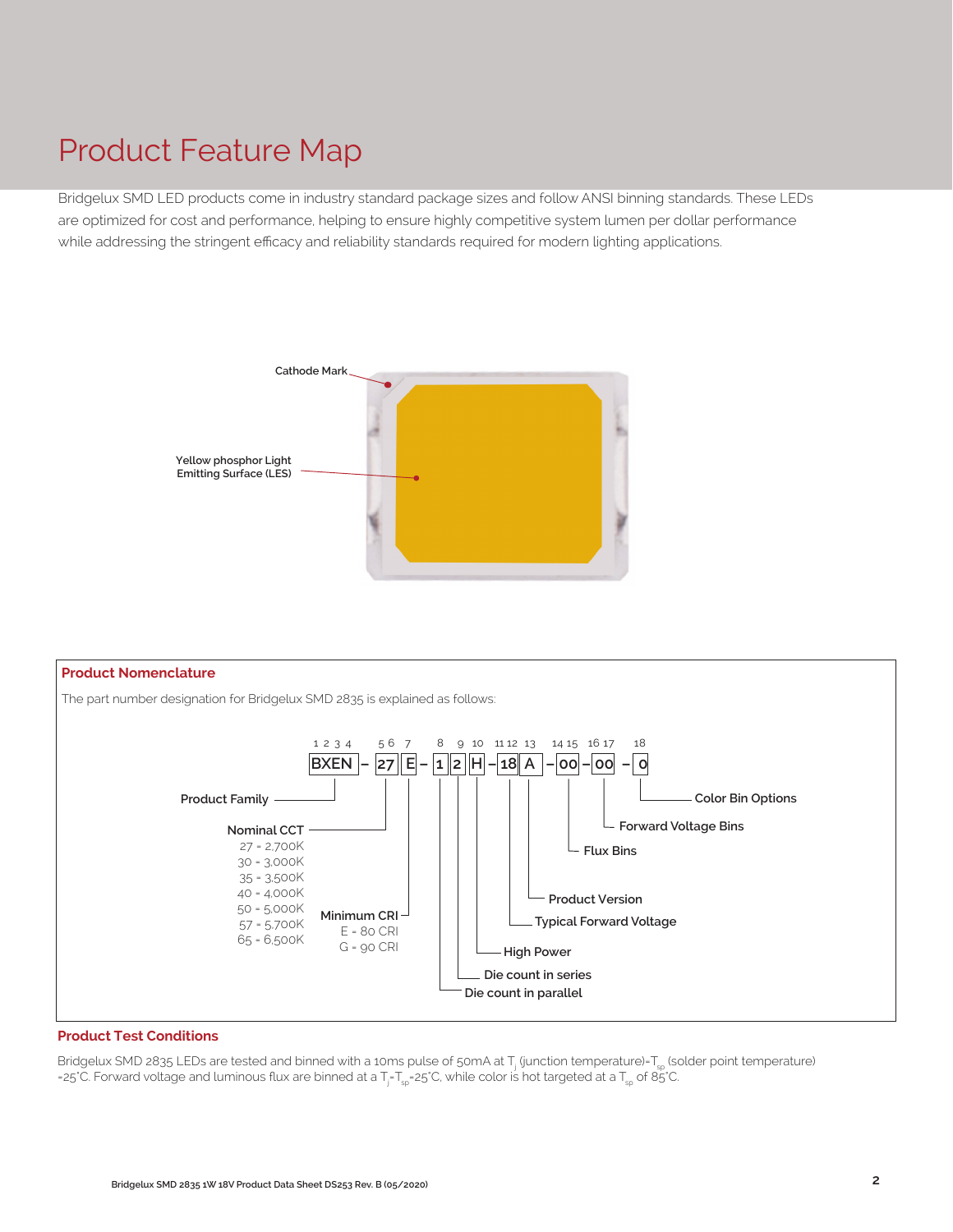# Product Selection Guide

The following product configurations are available:

#### **Table 1:** Selection Guide, Pulsed Measurement Data at 50mA (T<sub>j</sub>=T<sub>sp</sub>=25°C)

| Part Number <sup>1,6</sup> | Nominal CCT <sup>2</sup> | CRI3.5 | <b>Nominal</b><br><b>Drive Current</b> |      | Forward Voltage <sup>4.5</sup><br>(V) |      | <b>Typical Pulsed</b> | <b>Typical Power</b> | <b>Typical Efficacy</b> |
|----------------------------|--------------------------|--------|----------------------------------------|------|---------------------------------------|------|-----------------------|----------------------|-------------------------|
|                            | (K)                      |        | (mA)                                   | Min  | <b>Typical</b>                        | Max  | Flux (lm)4.5          | $($ W $)$            | (lm/W)                  |
| BXEN-27E-12H-18A-00-00-0   | 2700                     | 80     | 50                                     | 17.0 | 18.1                                  | 19.0 | 131                   | 0.9                  | 145                     |
| BXEN-27E-12H-18AE-00-00-0  | 2700                     | 80     | 50                                     | 17.0 | 18.1                                  | 19.0 | 131                   | 0.9                  | 145                     |
| BXEN-27G-12H-18A-00-00-0   | 2700                     | 90     | 50                                     | 17.0 | 18.1                                  | 19.0 | 110                   | 0.9                  | 122                     |
| BXEN-30E-12H-18A-00-00-0   | 3000                     | 80     | 50                                     | 17.0 | 18.1                                  | 19.0 | 135                   | 0.9                  | 149                     |
| BXEN-30G-12H-18A-00-00-0   | 3000                     | 90     | 50                                     | 17.0 | 18.1                                  | 19.0 | 113                   | 0.9                  | 125                     |
| BXEN-35E-12H-18A-00-00-0   | 3500                     | 80     | 50                                     | 17.0 | 18.1                                  | 19.0 | 135                   | 0.9                  | 149                     |
| BXEN-35G-12H-18A-00-00-0   | 3500                     | 90     | 50                                     | 17.0 | 18.1                                  | 19.0 | 115                   | 0.9                  | 127                     |
| BXEN-40E-12H-18A-00-00-0   | 4000                     | 80     | 50                                     | 17.0 | 18.1                                  | 19.0 | 140                   | 0.9                  | 155                     |
| BXEN-40G-12H-18A-00-00-0   | 4000                     | 90     | 50                                     | 17.0 | 18.1                                  | 19.0 | 120                   | 0.9                  | 133                     |
| BXEN-50E-12H-18A-00-00-0   | 5000                     | 80     | 50                                     | 17.0 | 18.1                                  | 19.0 | 140                   | 0.9                  | 155                     |
| BXEN-50G-12H-18A-00-00-0   | 5000                     | 90     | 50                                     | 17.0 | 18.1                                  | 19.0 | 120                   | 0.9                  | 133                     |
| BXEN-57E-12H-18A-00-00-0   | 5700                     | 80     | 50                                     | 17.0 | 18.1                                  | 19.0 | 140                   | 0.9                  | 155                     |
| BXEN-57G-12H-18A-00-00-0   | 5700                     | 90     | 50                                     | 17.0 | 18.1                                  | 19.0 | 120                   | 0.9                  | 133                     |
| BXEN-65E-12H-18A-00-00-0   | 6500                     | 80     | 50                                     | 17.0 | 18.1                                  | 19.0 | 140                   | 0.9                  | 155                     |
| BXEN-65E-12H-18AE-00-00-0  | 6500                     | 80     | 50                                     | 17.0 | 18.1                                  | 19.0 | 140                   | O.9                  | 155                     |
| BXEN-65G-12H-18A-00-00-0   | 6500                     | 90     | 50                                     | 17.0 | 18.1                                  | 19.0 | 120                   | 0.9                  | 133                     |

#### **Table 2:** Selection Guide, Pulsed Test Performance (T<sub>sp</sub> = 85°C)<sup>7,8</sup>

| Part Number <sup>1,6</sup> | Nominal CCT <sup>2</sup> | CRI3.5 | <b>Nominal Drive</b><br>Current |            | <b>Forward Voltages</b><br>(V) |            | <b>Typical Pulsed</b>  | <b>Typical Power</b> | <b>Typical Efficacy</b> |
|----------------------------|--------------------------|--------|---------------------------------|------------|--------------------------------|------------|------------------------|----------------------|-------------------------|
|                            | (K)                      |        | (mA)                            | <b>Min</b> | <b>Typical</b>                 | <b>Max</b> | Flux (lm) <sup>5</sup> | (W)                  | (lm/W)                  |
| BXEN-27E-12H-18A-00-00-0   | 2700                     | 80     | 50                              | 16.8       | 17.9                           | 18.8       | 116                    | 0.9                  | 130                     |
| BXEN-27E-12H-18AE-00-00-0  | 2700                     | 80     | 50                              | 16.8       | 17.9                           | 18.8       | 116                    | O.9                  | 130                     |
| BXEN-27G-12H-18A-00-00-0   | 2700                     | 90     | 50                              | 16.8       | 17.9                           | 18.8       | 98                     | 0.9                  | 109                     |
| BXEN-30E-12H-18A-00-00-0   | 3000                     | 80     | 50                              | 16.8       | 17.9                           | 18.8       | 120                    | 0.9                  | 134                     |
| BXEN-30G-12H-18A-00-00-0   | 3000                     | 90     | 50                              | 16.8       | 17.9                           | 18.8       | 100                    | O.Q                  | 112                     |
| BXEN-35E-12H-18A-00-00-0   | 3500                     | 80     | 50                              | 16.8       | 17.9                           | 18.8       | 120                    | 0.9                  | 134                     |
| BXEN-35G-12H-18A-00-00-0   | 3500                     | 90     | 50                              | 16.8       | 17.9                           | 18.8       | 102                    | 0.9                  | 114                     |
| BXEN-40E-12H-18A-00-00-0   | 4000                     | 80     | 50                              | 16.8       | 17.9                           | 18.8       | 124                    | 0.9                  | 139                     |
| BXEN-40G-12H-18A-00-00-0   | 4000                     | 90     | 50                              | 16.8       | 17.9                           | 18.8       | 106                    | 0.9                  | 119                     |
| BXEN-50E-12H-18A-00-00-0   | 5000                     | 80     | 50                              | 16.8       | 17.9                           | 18.8       | 124                    | 0.9                  | 139                     |
| BXEN-50G-12H-18A-00-00-0   | 5000                     | 90     | 50                              | 16.8       | 17.9                           | 18.8       | 106                    | 0.9                  | 119                     |
| BXEN-57E-12H-18A-00-00-0   | 5700                     | 80     | 50                              | 16.8       | 17.9                           | 18.8       | 124                    | 0.9                  | 139                     |
| BXEN-57G-12H-18A-00-00-0   | 5700                     | 90     | 50                              | 16.8       | 17.9                           | 18.8       | 106                    | 0.9                  | 119                     |
| BXEN-65E-12H-18A-00-00-0   | 6500                     | 80     | 50                              | 16.8       | 17.9                           | 18.8       | 124                    | 0.9                  | 139                     |
| BXEN-65E-12H-18AE-00-00-0  | 6500                     | 80     | 50                              | 16.8       | 17.9                           | 18.8       | 124                    | 0.9                  | 139                     |
| BXEN-65G-12H-18A-00-00-0   | 6500                     | 90     | 50                              | 16.8       | 17.9                           | 18.8       | 106                    | 0.9                  | 119                     |

Notes for Tables 1 & 2:

1. The last 7 characters (including hyphens '-') refer to flux bins, forward voltage bins, and color bin options, respectively. "00-00-0" denotes the full distribution of flux, forward voltage, and 7 SDCM color.

 Example: BXEN-27E-12H-18A-00-00-0 refers to the full distribution of flux, forward voltage, and color within a 2700K 7-step ANSI standard chromaticity region with a minimum of 80CRI, 1x2 die configuration, high power, 18.1V typical forward voltage.

2. Product CCT is hot targeted at  $T_{sp}$  = 85°C. Nominal CCT as defined by ANSI C78.377-2011.

- 3. Listed CRIs are minimum values and include test tolerance.
- 4. Products tested under pulsed condition (10ms pulse width) at nominal drive current where T<sub>j</sub>=T<sub>sp</sub>=25°C.
- 5. Bridgelux maintains a ±7.5% tolerance on luminous flux measurements, ±0.15V tolerance on forward voltage measurements, and ±2 tolerance on CRI measurements for the SMD 2835.
- 6. Refer to Table 5 and Table 6 for Bridgelux SMD 2835 Luminous Flux Binning and Forward Voltage Binning information.
- 7. Typical pulsed test performance values are provided as reference only and are not a guarantee of performance.
- 8. Typical performance is estimated based on operation under pulsed current with LED emitter mounted onto a heat sink with thermal interface material and the solder point temperature maintained at 85°C. Based on Bridgelux test setup, values may vary depending on the thermal design of the luminaire and/or the exposed environment to which the product is subjected.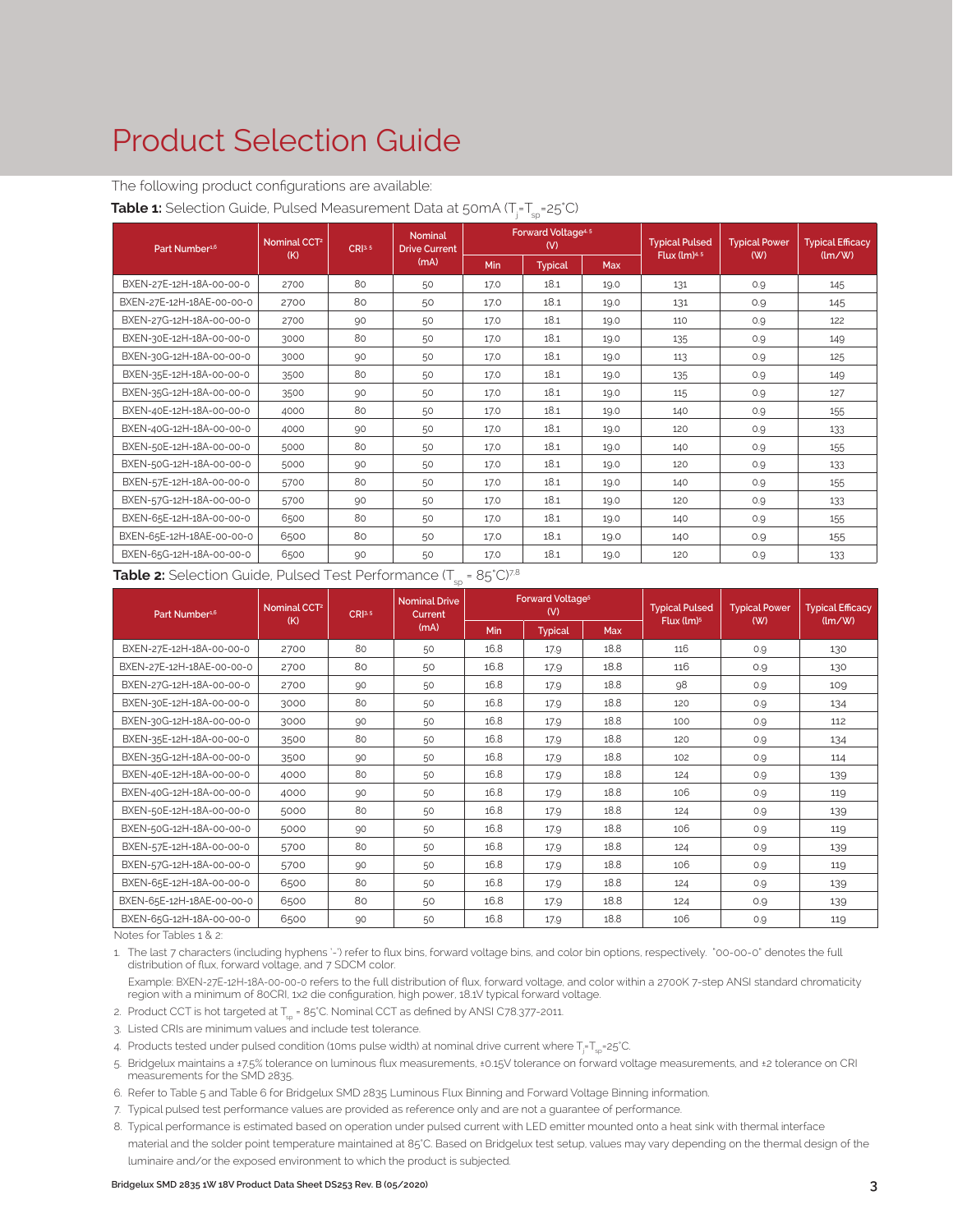# Electrical Characteristics

#### **Table 3: Electrical Characteristics**

|                          | <b>Drive Current</b> |                | <b>Forward Voltage</b><br>$(V)$ <sup>2.3</sup> |                | <b>Typical</b><br><b>Temperature</b><br><b>Coefficient</b>  | <b>Typical</b><br><b>Thermal</b><br><b>Resistance</b>                |
|--------------------------|----------------------|----------------|------------------------------------------------|----------------|-------------------------------------------------------------|----------------------------------------------------------------------|
| Part Number <sup>1</sup> | (mA)                 | <b>Minimum</b> | <b>Typical</b>                                 | <b>Maximum</b> | of Forward<br>Voltage<br>$\Delta V \sim \Delta T$<br>(mV/C) | <b>Junction</b><br>to Solder Point <sup>4</sup><br>$R_{j-sp}$ (°C/W) |
| BXEN-XXX-12H-18A-00-00-0 | 50                   | 17.0           | 18.1                                           | 19.0           | $-4.02$                                                     | 16.5                                                                 |

Notes for Tables 3:

1. The last 7 characters (including hyphens '-') refer to flux bins, forward voltage bins, and color bin options, respectively. "00-00-0" denotes the full distribution of flux, forward voltage, and 7 SDCM color.

 Example: BXEN-27E-12H-18A-00-00-0 refers to the full distribution of flux, forward voltage, and color within a 2700K 7-step ANSI standard chromaticity region with a minimum of 80CRI, 1x2 die configuration, low power, 18.1V typical forward voltage.

2. Bridgelux maintains a tolerance of ± 0.15V on forward voltage measurements. Voltage minimum and maximum values at the nominal drive current are guaranteed by 100% test.

3. Products tested under pulsed condition (10ms pulse width) at nominal drive current where  $T_{ss}$  = 25°C.

4. Thermal resistance value was calculated using total electrical input power; optical power was not subtracted from input power.

5. Thermal resistance is only for the LED test values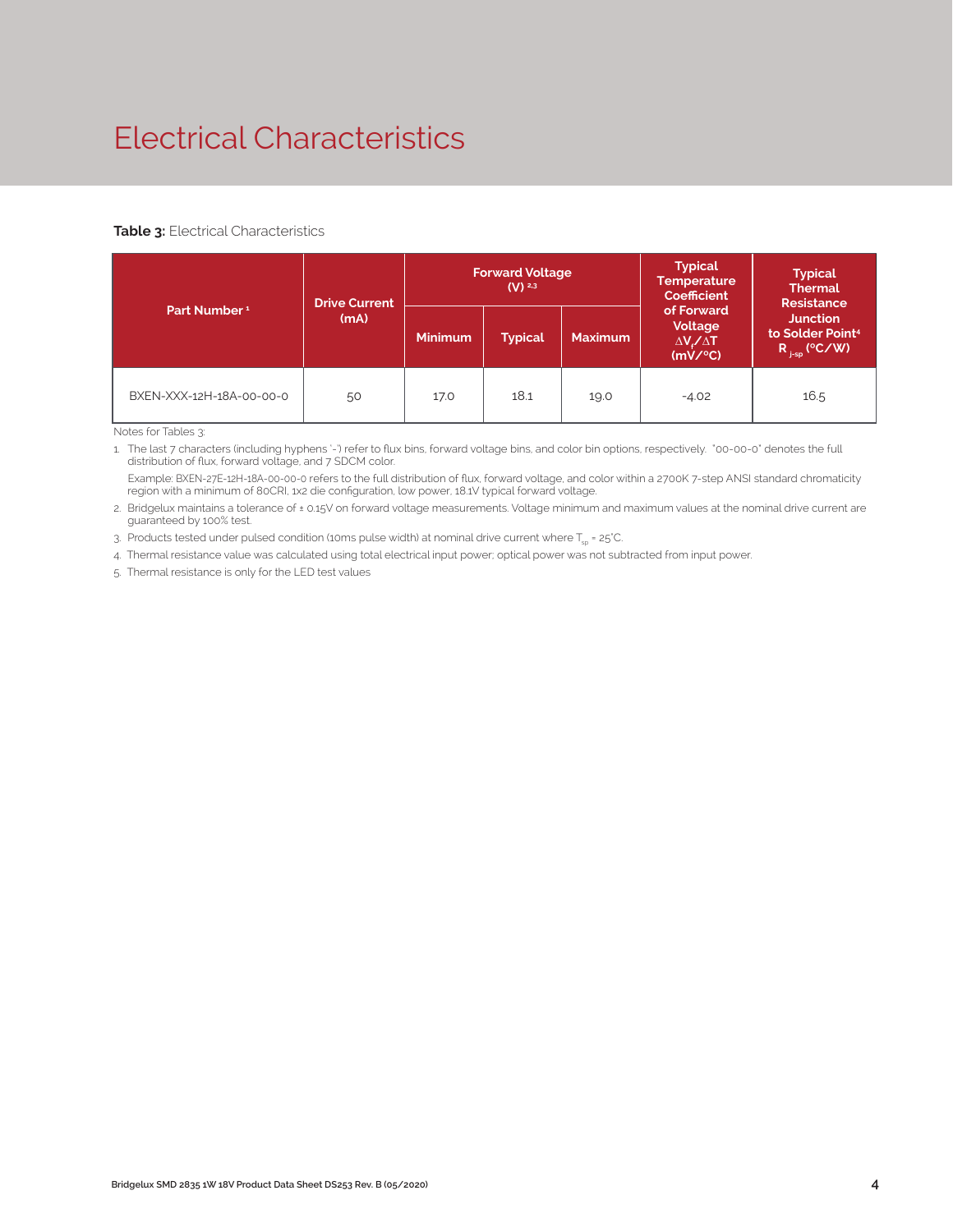# Absolute Maximum Ratings

#### **Table 4:** Maximum Ratings

| Parameter                                             | Maximum Rating                                  |  |  |  |
|-------------------------------------------------------|-------------------------------------------------|--|--|--|
| LED Junction Temperature (T <sub>i</sub> )            | $125^{\circ}$ C                                 |  |  |  |
| Storage Temperature                                   | $-40^{\circ}$ C to $+105^{\circ}$ C             |  |  |  |
| Operating Solder Point Temperature (T <sub>Sp</sub> ) | $-40^{\circ}$ C to $+105^{\circ}$ C             |  |  |  |
| <b>Soldering Temperature</b>                          | 260°C or lower for a maximum of 10 seconds      |  |  |  |
| Maximum Drive Current                                 | 65mA                                            |  |  |  |
| Maximum Peak Pulsed Forward Current <sup>1</sup>      | 130 <sub>m</sub> A                              |  |  |  |
| Maximum Reverse Voltage <sup>2</sup>                  |                                                 |  |  |  |
| Moisture Sensitivity Rating                           | MSL <sub>3</sub>                                |  |  |  |
| Electrostatic Discharge                               | 2kV HBM, JEDEC-JS-001-HBM and JEDEC-JS-001-2012 |  |  |  |

Notes for Tables 4:

1. Bridgelux recommends a maximum duty cycle of 10% and pulse width of 10 ms when operating LED SMD at maximum peak pulsed current specified. Maximum peak pulsed current indicate values where LED SMD can be driven without catastrophic failures.

2. Light emitting diodes are not designed to be driven in reverse voltage and will not produce light under this condition. no rating is provided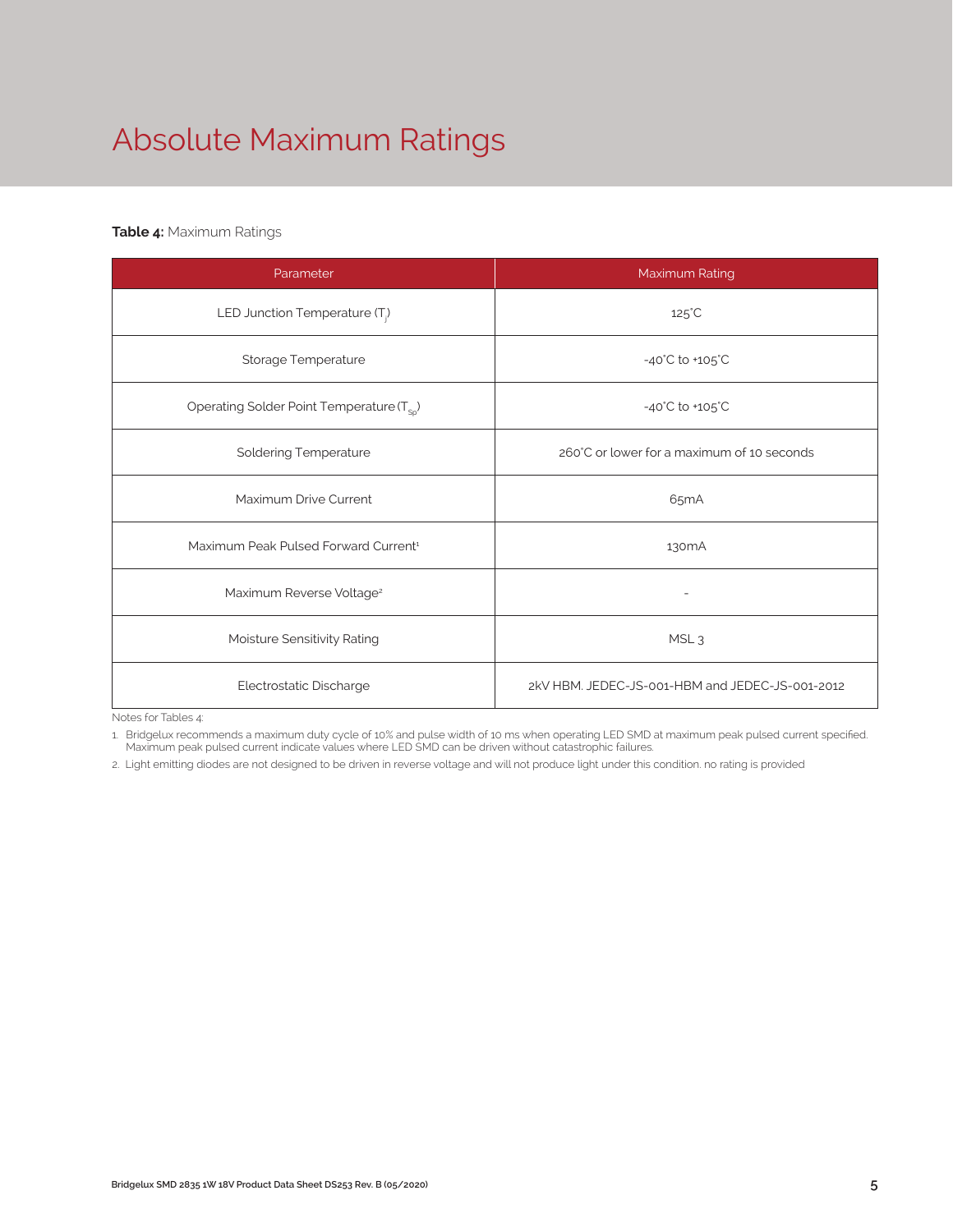# Product Bin Definitions

Table 5 lists the standard photometric luminous flux bins for Bridgelux SMD 2835 LEDs. Although several bins are listed, product availability in a particular bin varies by production run and by product performance. Not all bins are available in all CCTs.

| <b>Bin Code</b> | Minimum | <b>Maximum</b> | <b>Unit</b> | <b>Condition</b> |
|-----------------|---------|----------------|-------------|------------------|
| $5\mathsf{D}$   | 105     | 110            |             |                  |
| 5E              | 110     | 115            |             |                  |
| $5\mathsf{F}$   | 115     | 120            |             |                  |
| 5G              | 120     | 125            |             |                  |
| 5H              | 125     | 130            | lm          | $I_F = 50mA$     |
| 5J              | 130     | 135            |             |                  |
| $5\%$           | 135     | 140            |             |                  |
| 5L              | 140     | 145            |             |                  |
| 5M              | 145     | 150            |             |                  |

#### **Table 5:** Luminous Flux Bin Definitions at 50mA, T<sub>sp</sub>=25°C

Note for Tables 5:

1. Bridgelux maintains a tolerance of ±7.5% on luminous flux measurements.

#### **Table 6:** Forward Voltage Bin Definition at 50mA, T<sub>sp</sub>=25°C

| <b>Bin Code</b> | <b>Minimum</b> | <b>Maximum</b> | <b>Unit</b> | <b>Condition</b> |
|-----------------|----------------|----------------|-------------|------------------|
| M <sub>1</sub>  | 17.0           | 17.5           |             |                  |
| N <sub>1</sub>  | 17.5           | 18.0           |             |                  |
| P1              | 18.0           | 18.5           |             | $I_F = 50mA$     |
|                 | 18.5           | 19.0           |             |                  |

Note for Tables 6:

1. Bridgelux maintains a tolerance of ± 0.15V on forward voltage measurements.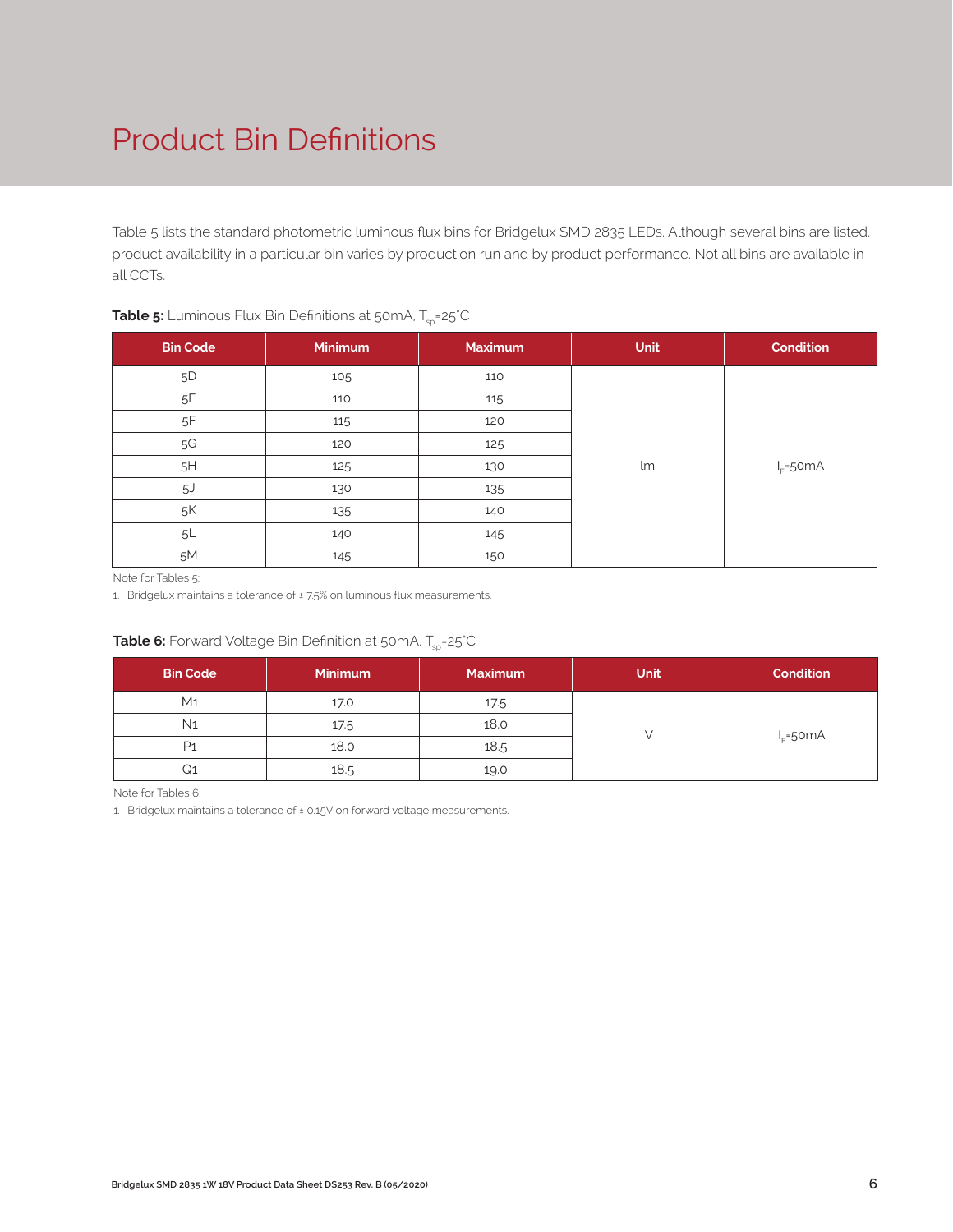### Product Bin Definitions

| <b>CCT</b> |                    |             | <b>Center Point</b> |                   | <b>Minor Axis</b> | <b>Ellipse</b>        | <b>Color Bin</b> |
|------------|--------------------|-------------|---------------------|-------------------|-------------------|-----------------------|------------------|
|            | <b>Color Space</b> | $\mathbf x$ | Y                   | <b>Major Axis</b> |                   | <b>Rotation Angle</b> |                  |
| 2700K      | 3 SDCM             | 0.4578      | 0.4101              | 0.0081            | 0.0042            | 53.7                  | $\mathbf 1$      |
|            | 5 SDCM             | 0.4578      | 0.4101              | 0.0135            | 0.007             | 53.7                  | A/B/C/D          |
|            | 3 SDCM             | 0.4630      | 0.4200              | 0.0081            | 0.0042            | 53.7                  | $\mathbf{1}$     |
| 2700K IEC  | 5 SDCM             | 0.4630      | 0.4200              | 0.0135            | 0.007             | 53.7                  | A/B/C/D          |
|            | 3 SDCM             | 0.4338      | 0.4030              | 0.00834           | 0.00408           | 53.22                 | $\mathbf{1}$     |
| 3000K      | 5 SDCM             | 0.4338      | 0.4030              | 0.01390           | 0.00680           | 53.22                 | A/B/C/D          |
|            | 3 SDCM             | 0.4073      | 0.3917              | 0.00927           | 0.00414           | 54.00                 | $\mathbf{1}$     |
| 3500K      | 5 SDCM             | 0.4073      | 0.3917              | 0.01545           | 0.00690           | 54.00                 | A/B/C/D          |
|            | 3 SDCM             | 0.3818      | 0.3797              | 0.00939           | 0.00402           | 53.72                 | $\mathbf{1}$     |
| 4000K      | 5 SDCM             | 0.3818      | 0.3797              | 0.01565           | 0.00670           | 53.72                 | A/B/C/D          |
|            | 3 SDCM             | 0.3447      | 0.3553              | 0.00822           | 0.00354           | 59.62                 | $\mathbf{1}$     |
| 5000K      | 5 SDCM             | 0.3447      | 0.3553              | 0.01370           | 0.00590           | 59.62                 | A/B/C/D          |
|            | 3 SDCM             | 0.3287      | 0.3417              | 0.00497           | 0.00213           | 59.09                 | $\mathbf{1}$     |
| 5700K      | 5 SDCM             | 0.3287      | 0.3417              | 0.01243           | 0.00533           | 59.09                 | A/B/C/D          |
|            | 3 SDCM             | 0.3123      | 0.3282              | 0.00669           | 0.00285           | 58.57                 | $\mathbf{1}$     |
| 6500K      | 5 SDCM             | 0.3123      | 0.3282              | 0.01115           | 0.00475           | 58.57                 | A/B/C/D          |
|            | 3 SDCM             | 0.3130      | 0.3170              | 0.00669           | 0.00285           | 58.57                 | $\mathbf{1}$     |
| 6500K IEC  | 5 SDCM             | 0.3130      | 0.3170              | 0.01115           | 0.00475           | 58.57                 | A/B/C/D          |

#### **Table 7:** 3- and 5-step MacAdam Ellipse Color Bin Definitions

| Point       |        | <b>2700K</b> |        | 2700K IEC |        | 3000K  |        | 3500K  |        | 4000K  |        | 5000K  |        | 5700K  |        | 6500K  |        | 6500K IEC | Color      |
|-------------|--------|--------------|--------|-----------|--------|--------|--------|--------|--------|--------|--------|--------|--------|--------|--------|--------|--------|-----------|------------|
|             | x      | У            | x      | y         | x      | v      | x      | У      | x      | У      | x      | y      | x      | ۷      | x      | v      | x      | v         | <b>Bin</b> |
|             | 0.4813 | 0.4319       | 0.4865 | 0.4418    | 0.4562 | 0.4260 | 0.4299 | 0.4165 | 0.4006 | 0.4044 | 0.3551 | 0.3760 | 0.3376 | 0.3616 | 0.3205 | 0.3481 | 0.3212 | 0.3369    |            |
| <b>ANSI</b> | 0.4562 | 0.426        | 0.4614 | 0.4359    | 0.4299 | 0.4165 | 0.3996 | 0.4015 | 0.3736 | 0.3874 | 0.3376 | 0.3616 | 0.3207 | 0.3462 | 0.3028 | 0.3304 | 0.3035 | 0.3192    |            |
|             | 0.4373 | 0.3893       | 0.4425 | 0.3992    | 0.4147 | 0.3814 | 0.3889 | 0.3690 | 0.3670 | 0.3578 | 0.3366 | 0.3369 | 0.3222 | 0.3243 | 0.3068 | 0.3113 | 0.3075 | 0.3001    |            |
|             | 0.4593 | 0.3944       | 0.4645 | 0.4043    | 0.4373 | 0.3893 | 0.4147 | 0.3814 | 0.3898 | 0.3716 | 0.3515 | 0.3487 | 0.3366 | 0.3369 | 0.3221 | 0.3261 | 0.3228 | 0.3149    | E/F/       |
|             | 0.4687 | 0.4289       | 0.4740 | 0.4389    | 0.4431 | 0.4213 | 0.4148 | 0.4090 | 0.3871 | 0.3959 | 0.3463 | 0.3687 | 0.3290 | 0.3538 | 0.3115 | 0.3391 | 0.3124 | 0.3281    | G/H        |
| V-up        | 0.4618 | 0.4170       | 0.4673 | 0.4268    | 0.4377 | 0.4101 | 0.4112 | 0.3996 | 0.3847 | 0.3873 | 0.3457 | 0.3617 | 0.3290 | 0.3470 | 0.3124 | 0.3328 | 0.3132 | 0.3217    |            |
| V-down      | 0.4483 | 0.3919       | 0.4535 | 0.4018    | 0.4260 | 0.3854 | 0.4018 | 0.3752 | 0.3784 | 0.3647 | 0.3440 | 0.3427 | 0.3290 | 0.3300 | 0.3144 | 0.3186 | 0.3152 | 0.3075    |            |
|             | 0.4542 | 0.4031       | 0.4597 | 0.4130    | 0.4310 | 0.3960 | 0.4053 | 0.3844 | 0.3807 | 0.3730 | 0.3445 | 0.3495 | 0.3290 | 0.3369 | 0.3135 | 0.3250 | 0.3143 | 0.3139    |            |
| H-left      | 0.4468 | 0.4077       | 0.4520 | 0.4176    | 0.4223 | 0.3990 | 0.3941 | 0.3848 | 0.3702 | 0.3722 | 0.3371 | 0.3490 | 0.3215 | 0.3350 | 0.3048 | 0.3207 | 0.3055 | 0.3097    |            |
|             | 0.4524 | 0.4089       | 0.4577 | 0.4190    | 0.4283 | 0.4013 | 0.4012 | 0.3885 | 0.3755 | 0.3755 | 0.3395 | 0.3509 | 0.3240 | 0.3372 | 0.3081 | 0.3240 | 0.3088 | 0.3129    |            |
|             | 0.4703 | 0.4132       | 0.4755 | 0.4231    | 0.4468 | 0.4077 | 0.4223 | 0.3990 | 0.3950 | 0.3875 | 0.3533 | 0.3620 | 0.3371 | 0.3490 | 0.3213 | 0.3373 | 0.3220 | 0.3259    |            |
| H-right     | 0.4632 | 0.4115       | 0.4685 | 0.4215    | 0.4394 | 0.4052 | 0.4133 | 0.3945 | 0.3880 | 0.3834 | 0.3498 | 0.3592 | 0.3334 | 0.3456 | 0.3165 | 0.3325 | 0.3172 | 0.3212    |            |
| Center      | 0.4578 | 0.4101       | 0.4630 | 0.4200    | 0.4338 | 0.4030 | 0.4073 | 0.3917 | 0.3818 | 0.3797 | 0.3447 | 0.3553 | 0.3287 | 0.3417 | 0.3123 | 0.3282 | 0.3130 | 0.3170    |            |

Notes for Tables 7:

1. Color binning at  $T_{\rm so}$ =85°C unless otherwise specified

2. Bridgelux maintains a tolerance of ± 0.007 on x and y color coordinates in the CIE 1931 color space.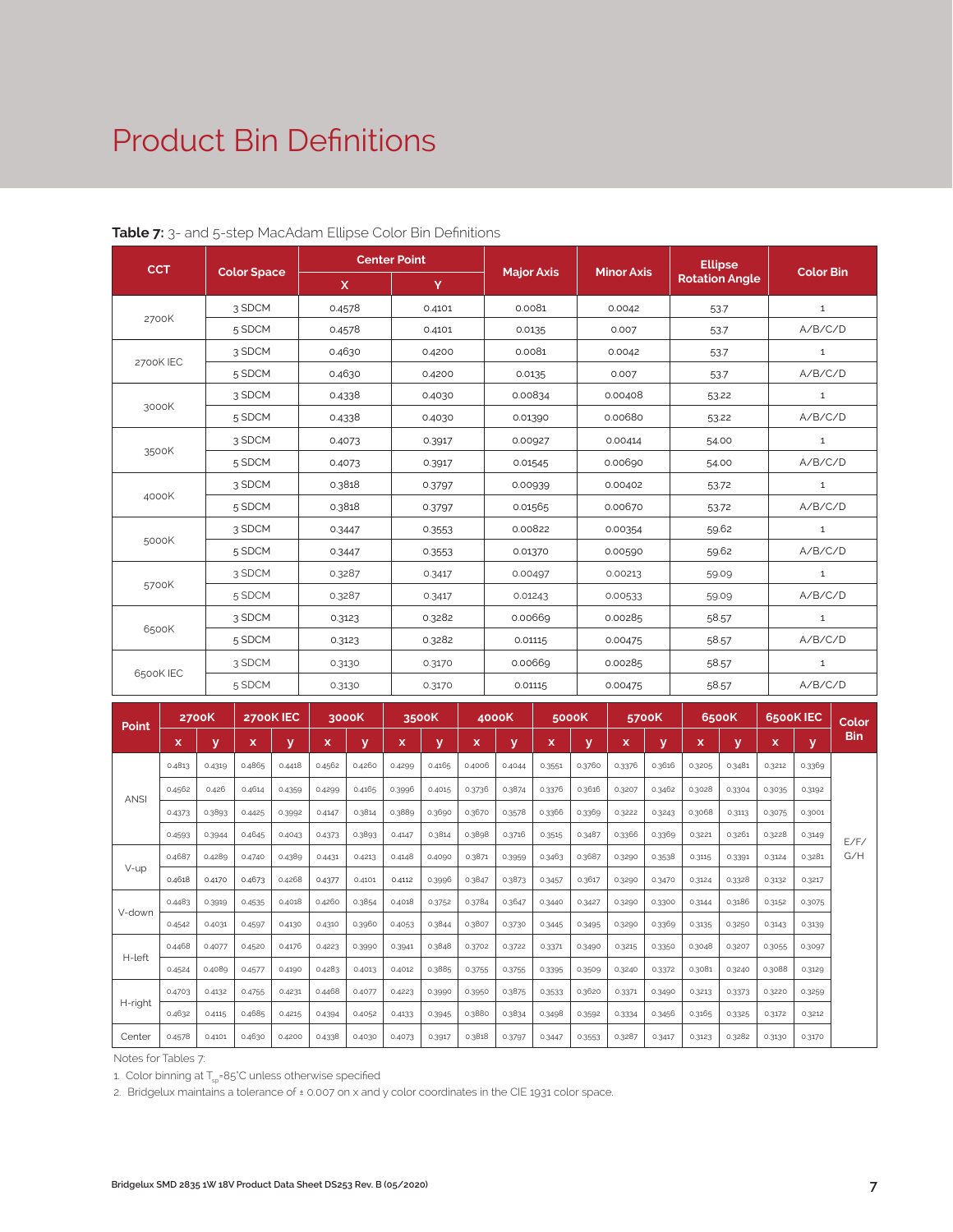# Product Bin Definitions











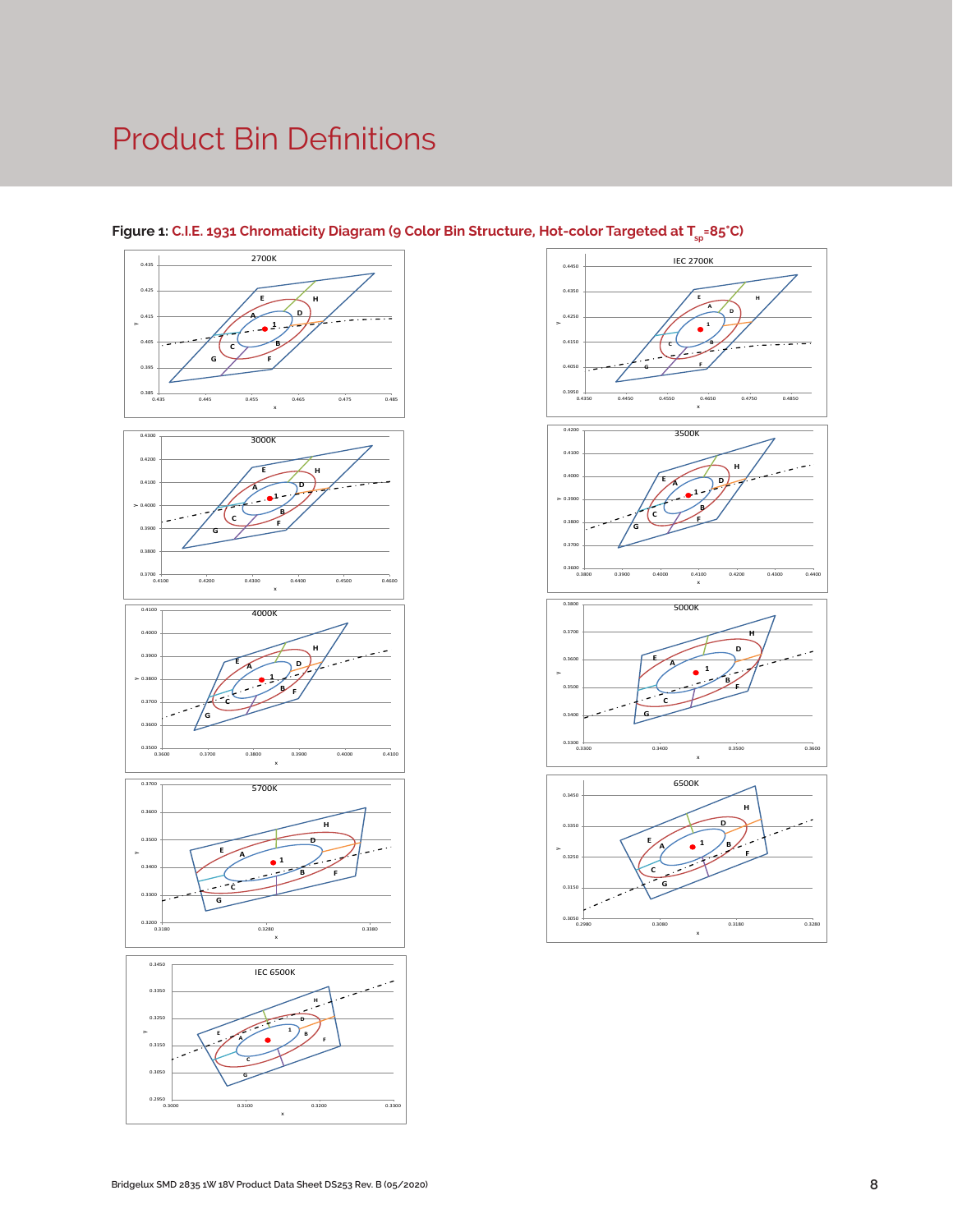### Performance Curves

#### Figure 2: Drive Current vs. Voltage (T<sub>SD</sub>=25°C)



Figure 3: Typical Relative Luminous Flux vs. Drive Current (T<sub>sp</sub>=25°C)



Note for Figure 3:

1. Bridgelux does not recommend driving high power LEDs at low currents. Doing so may produce unpredictable results. Pulse width modulation (PWM) is recommended for dimming effects.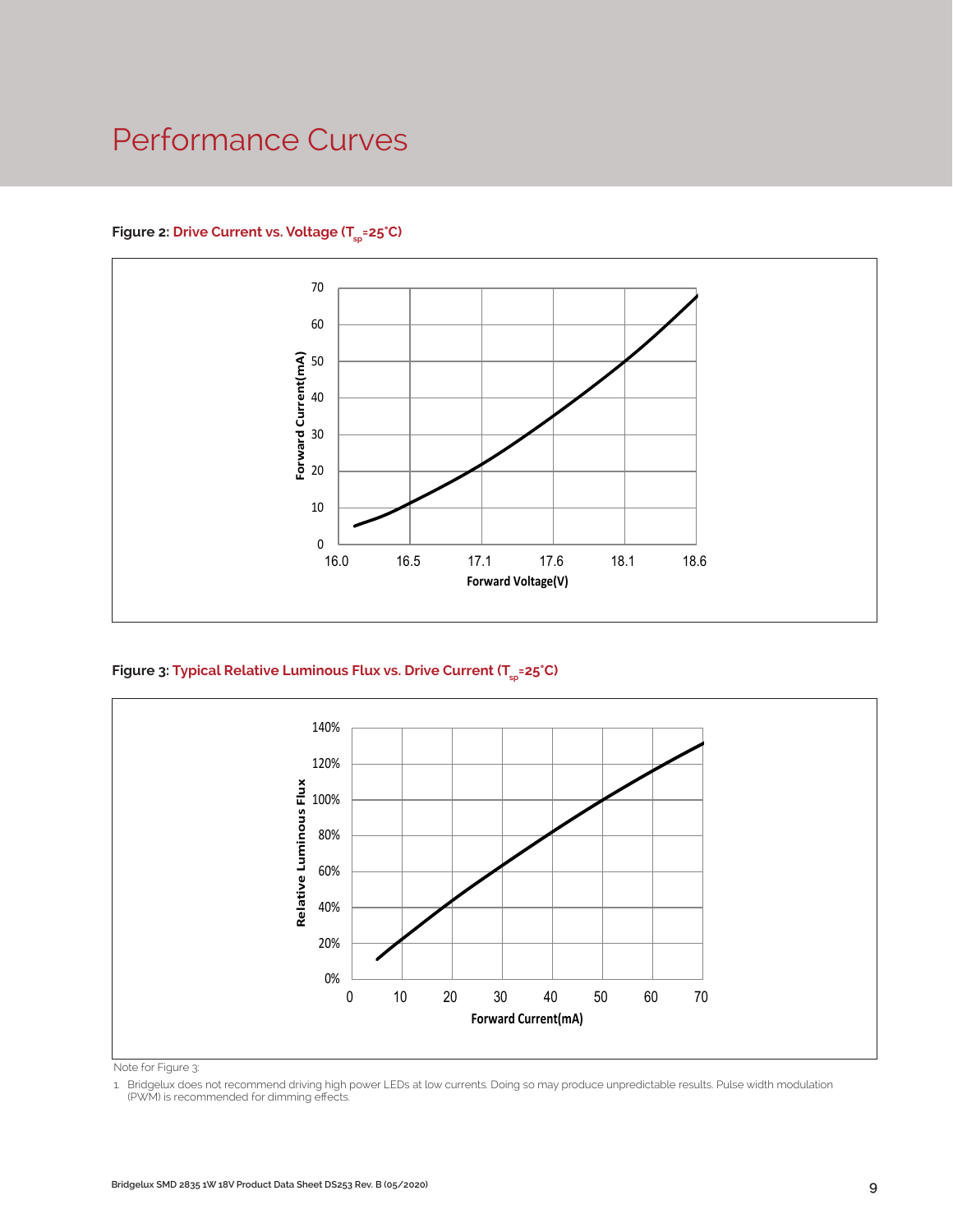### Performance Curves



#### **Figure 4: Typical Relative Flux vs. Solder Point Temperature**





Notes for Figures 4 & 5:

2. Characteristics shown for neutral white based on 4000K and 80 CRI.

4. For other color SKUs, the shift in color will vary. Please contact your Bridgelux Sales Representative for more information.

<sup>1.</sup> Characteristics shown for warm white based on 2700K and 80 CRI.

<sup>3.</sup> Characteristics shown for cool white based on 5000K and 80 CRI.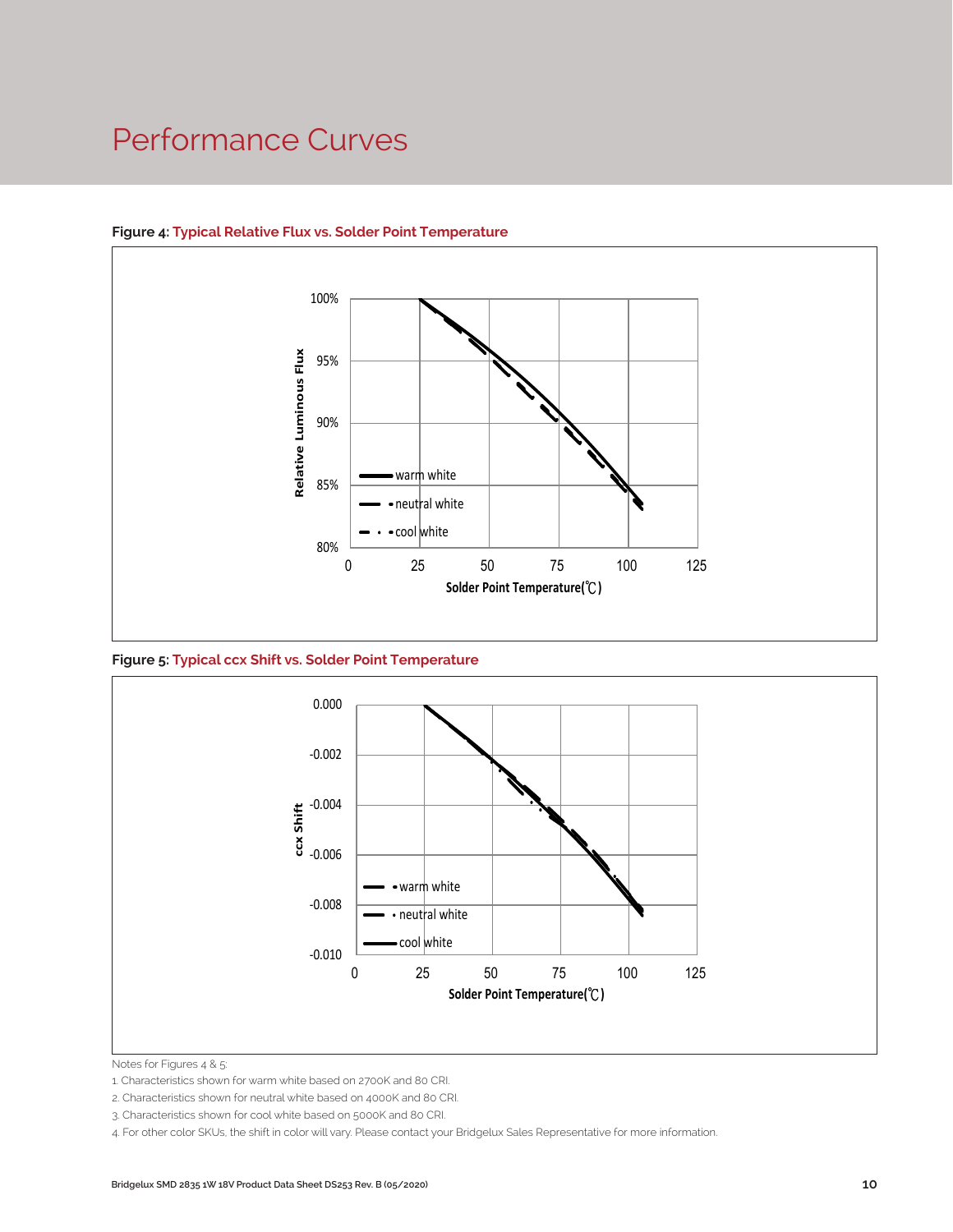### Performance Curves



#### **Figure 6: Typical ccy Shift vs. Solder Point Temperature**

Notes for Figure 6:

1. Characteristics shown for warm white based on 2700K and 80 CRI.

2. Characteristics shown for neutral white based on 4000K and 80 CRI.

3. Characteristics shown for cool white based on 5000K and 80 CRI.

4. For other color SKUs, the shift in color will vary. Please contact your Bridgelux Sales Representative for more information.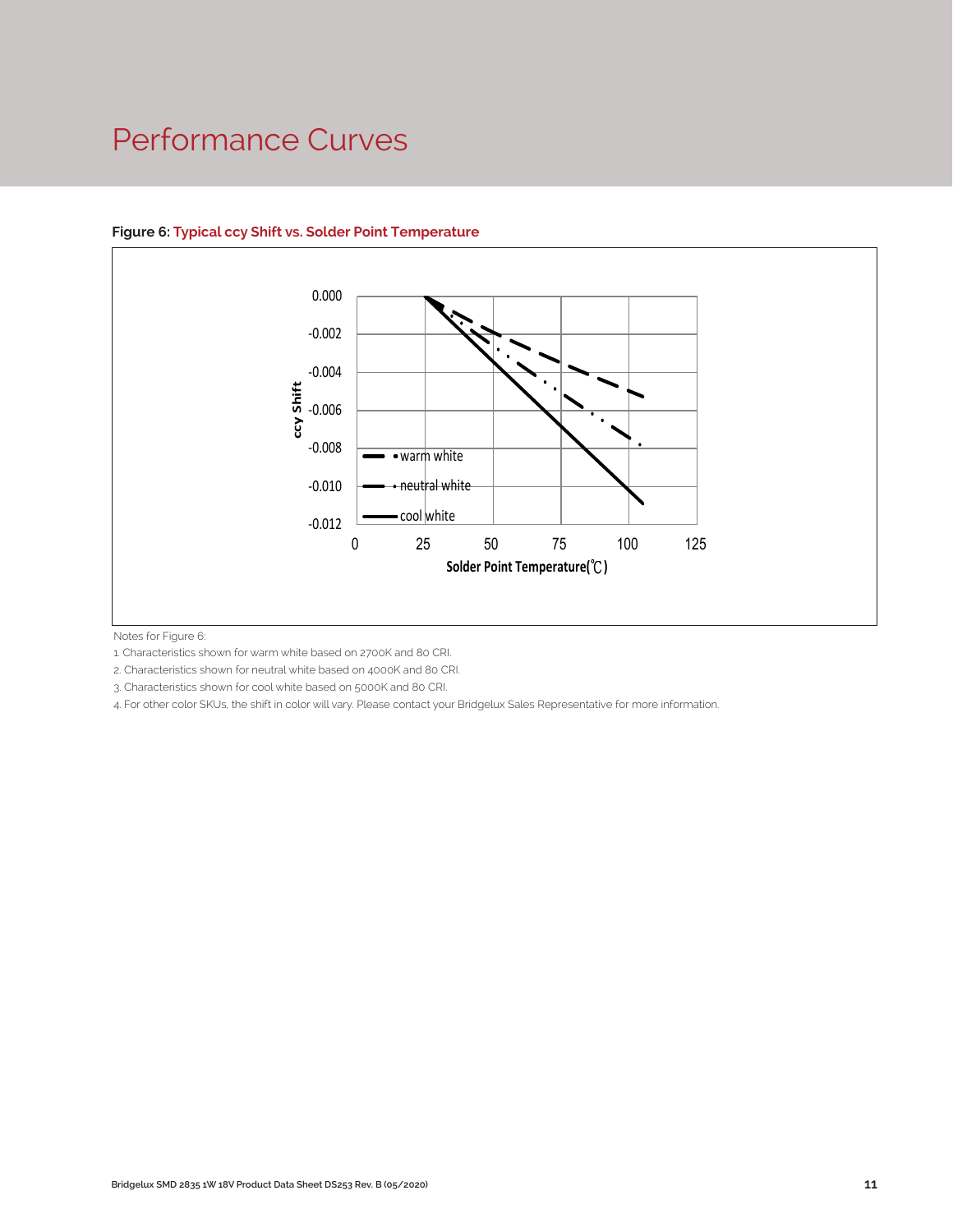# Typical Radiation Pattern



#### Figure 7: Typical Spatial Radiation Pattern at 50mA, T<sub>sp</sub>=25°C

Notes for Figure 7:

1. Typical viewing angle is 120°. .

2. The viewing angle is defined as the off axis angle from the centerline where luminous intensity (Iv) is ½ of the peak value.

#### Figure 8: Typical Polar Radiation Pattern at 50mA, T<sub>sp</sub>=25°C

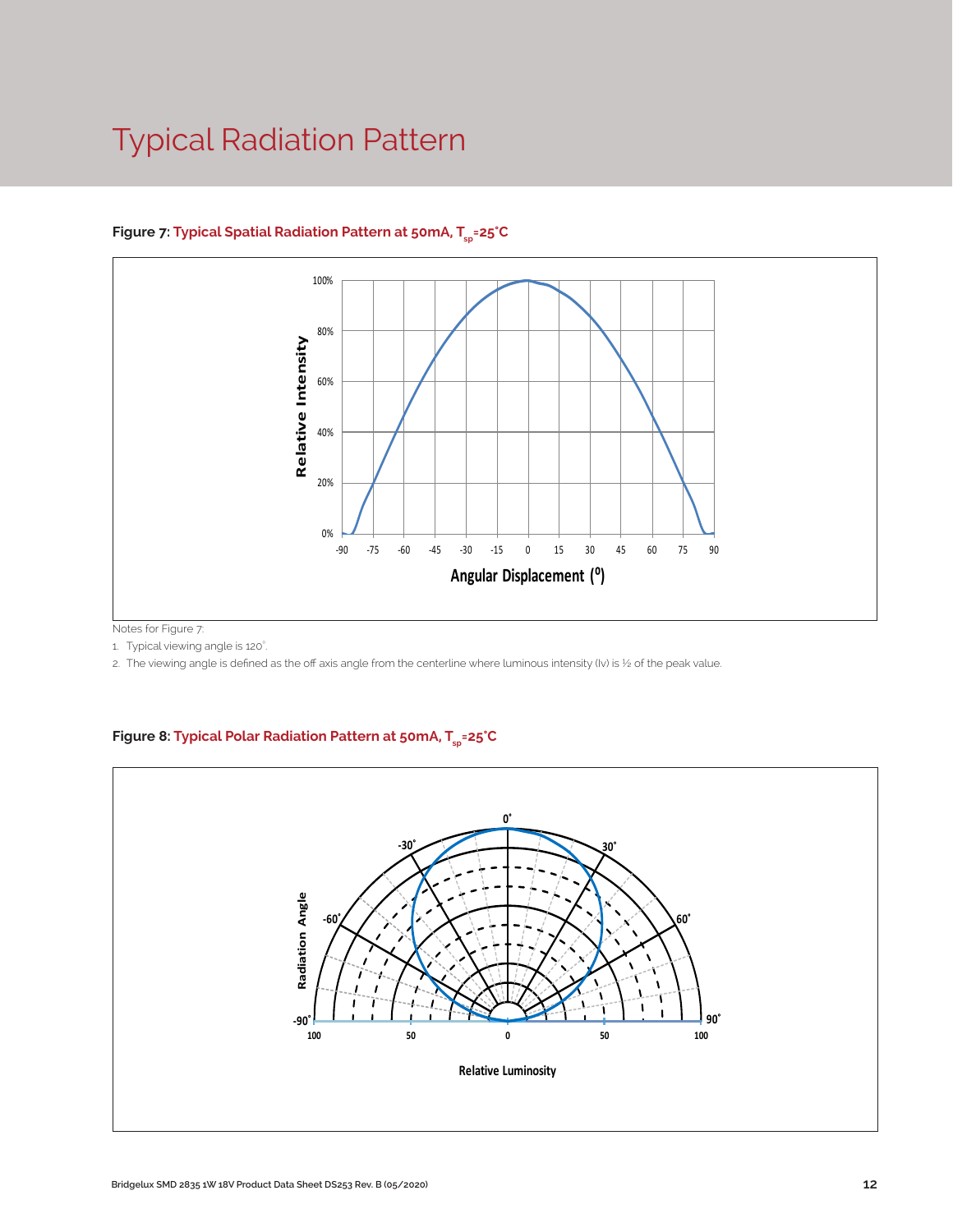# Typical Color Spectrum

#### **Figure 9: Typical Color Spectrum**



Notes for Figure 9:

1. Color spectra measured at nominal current for Tsp = 25°C

2. Color spectra shown for 80 CRI products.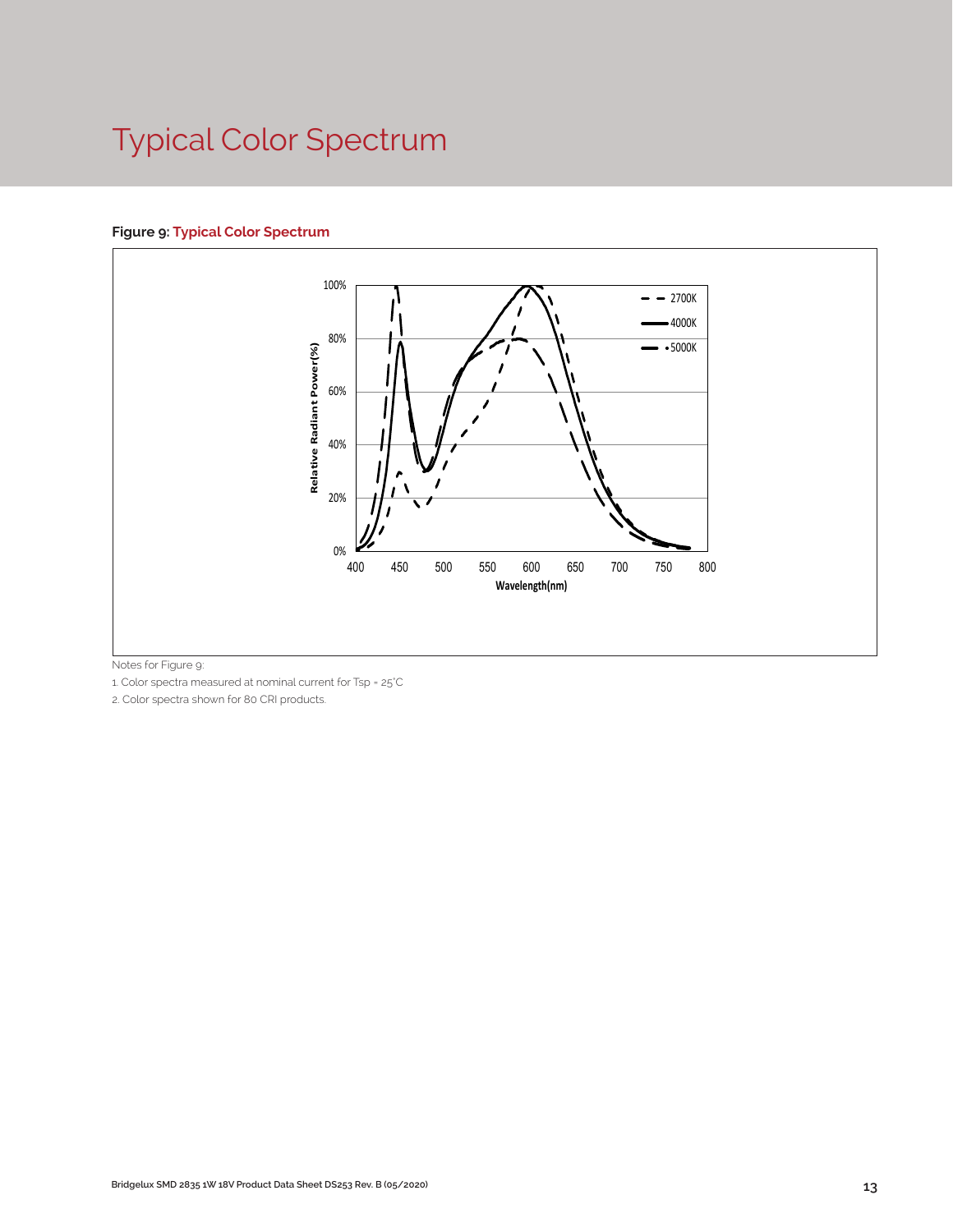### Mechanical Dimensions

#### **Figure 10: Drawing for SMD 2835**



1.04

 $2.0$ 

 $\overline{a}$ 



3.5

Notes for Figure 10:

1. Drawings are not to scale.

2. Drawing dimensions are in millimeters.

3. Different mould pattern differences may.

3. Unless otherwise specified, tolerances are ± 0.10mm.

### Recommended PCB Soldering Pad Pattern

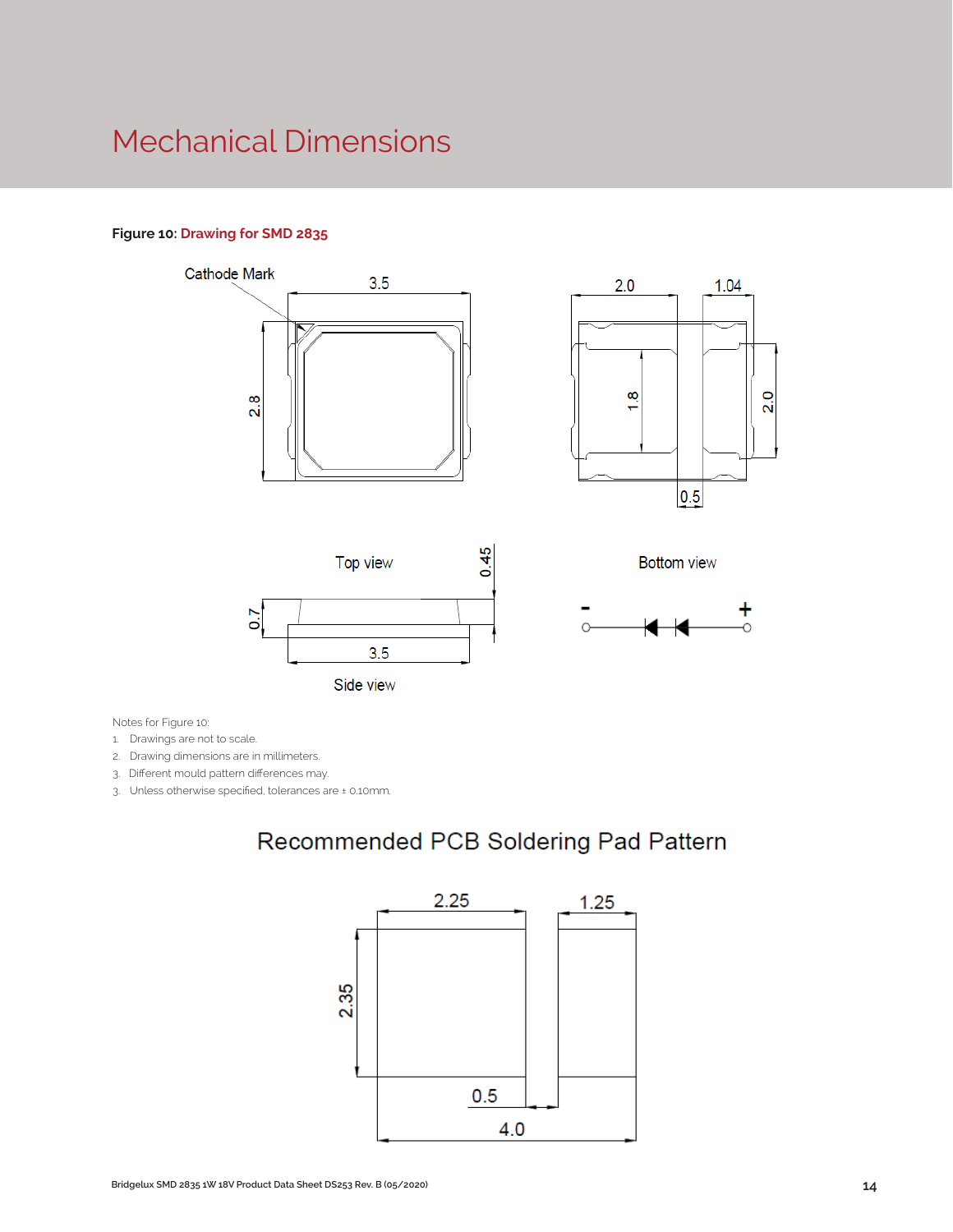# Reliability

#### **Table 8:** Reliability Test Items and Conditions

| No.            | <b>Items</b>                        | <b>Reference</b><br><b>Standard</b> | <b>Test Conditions</b>                                                                                 | <b>Drive</b><br><b>Current</b> | <b>Test Duration</b> | <b>Units</b><br>Failed/Tested |
|----------------|-------------------------------------|-------------------------------------|--------------------------------------------------------------------------------------------------------|--------------------------------|----------------------|-------------------------------|
| 1              | Moisture/Reflow Sensitivity         | J-STD-020E                          | $T_{\text{cld}}$ = 260°C, 10sec,<br>Precondition: 60°C, 60%RH, 168hr                                   | $\sim$                         | 3 reflows            | 0/22                          |
| $\overline{c}$ | Low Temperature Storage             | JESD22-A119                         | $T_a = -40^{\circ}C$                                                                                   | $\bar{a}$                      | 1000 hours           | 0/22                          |
| 3              | High Temperature Storage            | JESD22-A103D                        | $T_a = 105^{\circ}C$                                                                                   | $\sim$                         | 1000 hours           | 0/22                          |
| 4              | Low Temperature Operating Life      | JESD22-A108D                        | $T_s = -40^{\circ}C$                                                                                   | 50 <sub>m</sub> A              | 1000 hours           | 0/22                          |
| 5              | Temperature Humidity Operating Life | JESD22-A101C                        | $T_{SD} = 85^{\circ}$ C, RH=85%                                                                        | 50 <sub>m</sub> A              | 1000 hours           | 0/22                          |
| 6              | High Temperature Operating Life     | JESD22-A108D                        | $T_{\rm sn}$ =105°C                                                                                    | 65 <sub>m</sub> A              | 1000 hours           | 0/22                          |
| $\overline{7}$ | Power switching                     | IEC62717:2014                       | $T_{SD} = 105^{\circ}C$<br>30 sec on, 30 sec off                                                       | 65 <sub>m</sub> A              | 30000 cycles         | 0/22                          |
| 8              | <b>Thermal Shock</b>                | JESD22-A106B                        | $T_a = -40^{\circ}C - 100^{\circ}C$ ;<br>Dwell: 15min; Transfer: 10sec                                 | $\sim$                         | 200 cycles           | 0/22                          |
| 9              | Temperature Cycle<br>JESD22-A104E   |                                     | $T_a = -40^{\circ}C - 100^{\circ}C$ ;<br>Dwell at extreme temperature: 15min;<br>Ramp rate < 105°C/min |                                | 200 cycles           | 0/22                          |
| 10             | Electrostatic Discharge             | JS-001-2012                         | HBM, $2KV$ , $1.5k\Omega$ , 100pF,<br>Alternately positive or negative                                 | $\overline{\phantom{a}}$       |                      | 0/22                          |

#### **Passing Criteria**

| <b>Item</b>                     | <b>Symbol</b> | <b>Test Condition</b> | <b>Passing Criteria</b> |
|---------------------------------|---------------|-----------------------|-------------------------|
| Forward Voltage                 |               | 50 <sub>m</sub> A     | ΔVf<10%                 |
| Luminous Flux                   | ۲v            | 50 <sub>m</sub> A     | ΔFν<30%                 |
| <b>Chromaticity Coordinates</b> | (x, y)        | 50 <sub>m</sub> A     | Δu'v'<0.007             |

Notes for Tables 8:

1. Measurements are performed after allowing the LEDs to return to room temperature

2.  $T_{\scriptscriptstyle \rm std}$  : reflow soldering temperature;  $T_{\scriptscriptstyle \rm a}$  : ambient temperature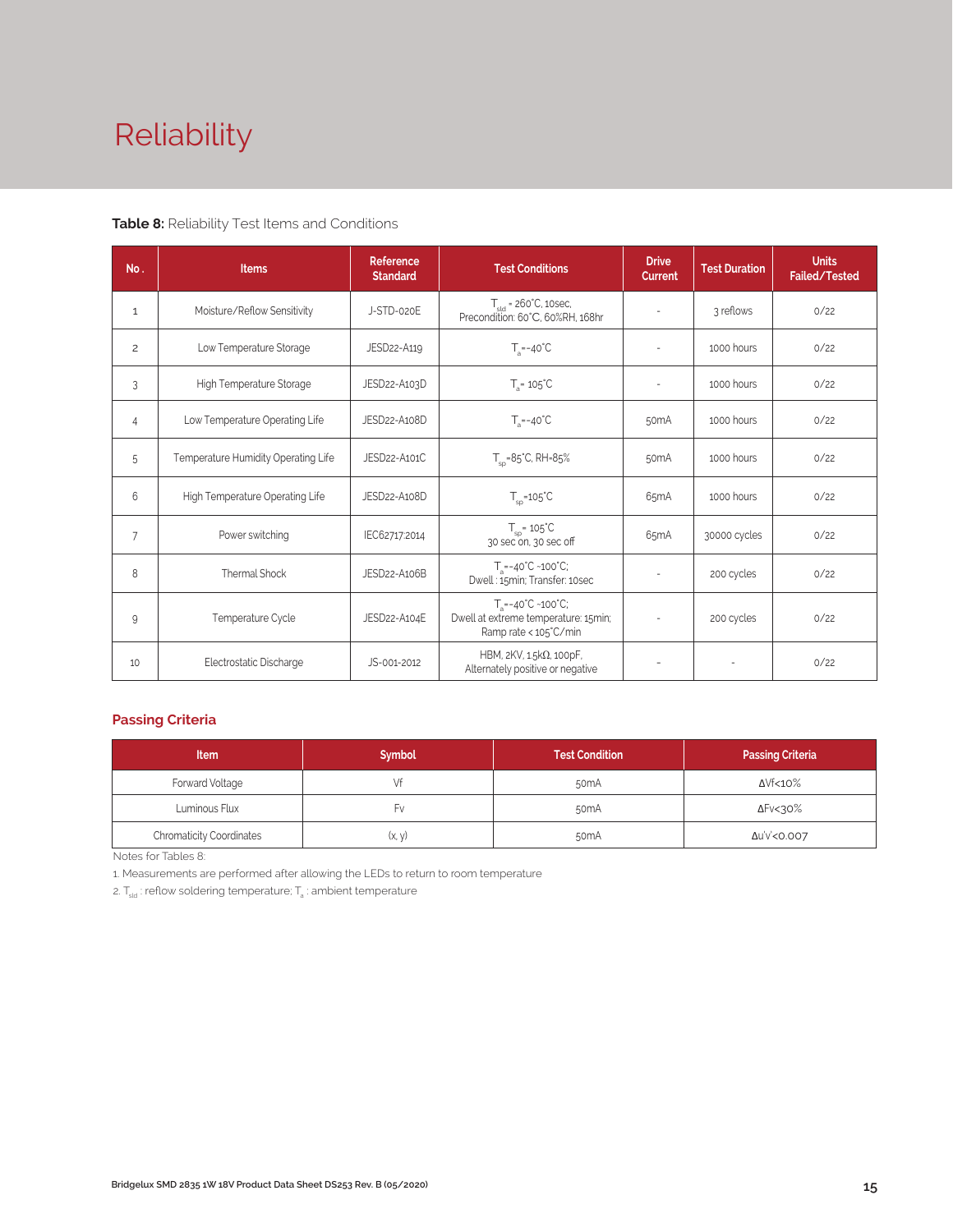# Reflow Characteristics

#### **Figure 11 : Reflow Profile**



| <b>Profile Feature</b>                                                 | <b>Lead Free Assembly</b> |  |  |  |
|------------------------------------------------------------------------|---------------------------|--|--|--|
| Temperature Min. (Ts_min)                                              | $160^{\circ}$ C           |  |  |  |
| Temperature Max. (Ts_max)                                              | $205^{\circ}$ C           |  |  |  |
| Time (ts) from Ts_min to Ts_max                                        | 60-150 seconds            |  |  |  |
| Ramp-Up Rate (TL to Tp)                                                | 3 °C/second               |  |  |  |
| Liquidus Temperature (TL)                                              | 220 °C                    |  |  |  |
| Time (TL) Maintained Above TL                                          | 60-150 seconds            |  |  |  |
| Peak Temp(Tp)                                                          | 260 °C max.               |  |  |  |
| Time (Tp) Within 5 °C of the Specified Classification Temperature (Tc) | 25 seconds max.           |  |  |  |
| Ramp-Down Rate (Tp to TL)                                              | 5 °C/second max.          |  |  |  |
| Time 25 °C to Peak Temperature                                         | 10 minutes max.           |  |  |  |

#### **Figure 12 : Pick and Place**



Note for Figure 12:

1. When using a pick and place machine, choose a nozzle that has a larger diameter than the LED's emitting surface. Using a Pick-and-Place nozzle with a smaller diameter than the size of the LEDs emitting surface will cause damage and may also cause the LED to not illuminate.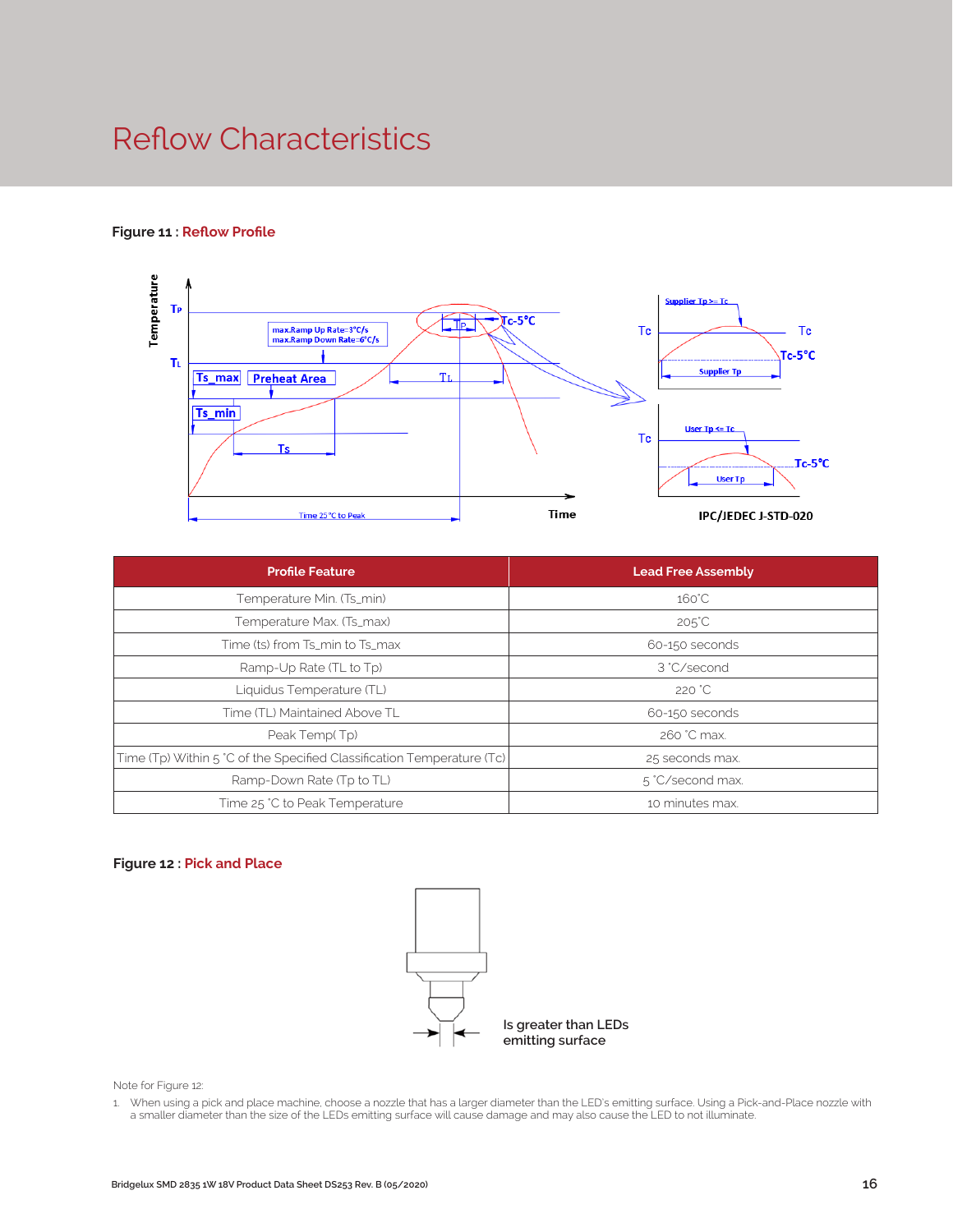### Packaging

#### **Figure 13: Emitter Reel Drawings**



Note for Figure 13:

1. Drawings are not to scale. Drawing dimensions are in millimeters.

#### **Figure 14: Emitter Tape Drawings**





Note for Figure 14:

1. Drawings are not to scale. Drawing dimensions are in millimeters.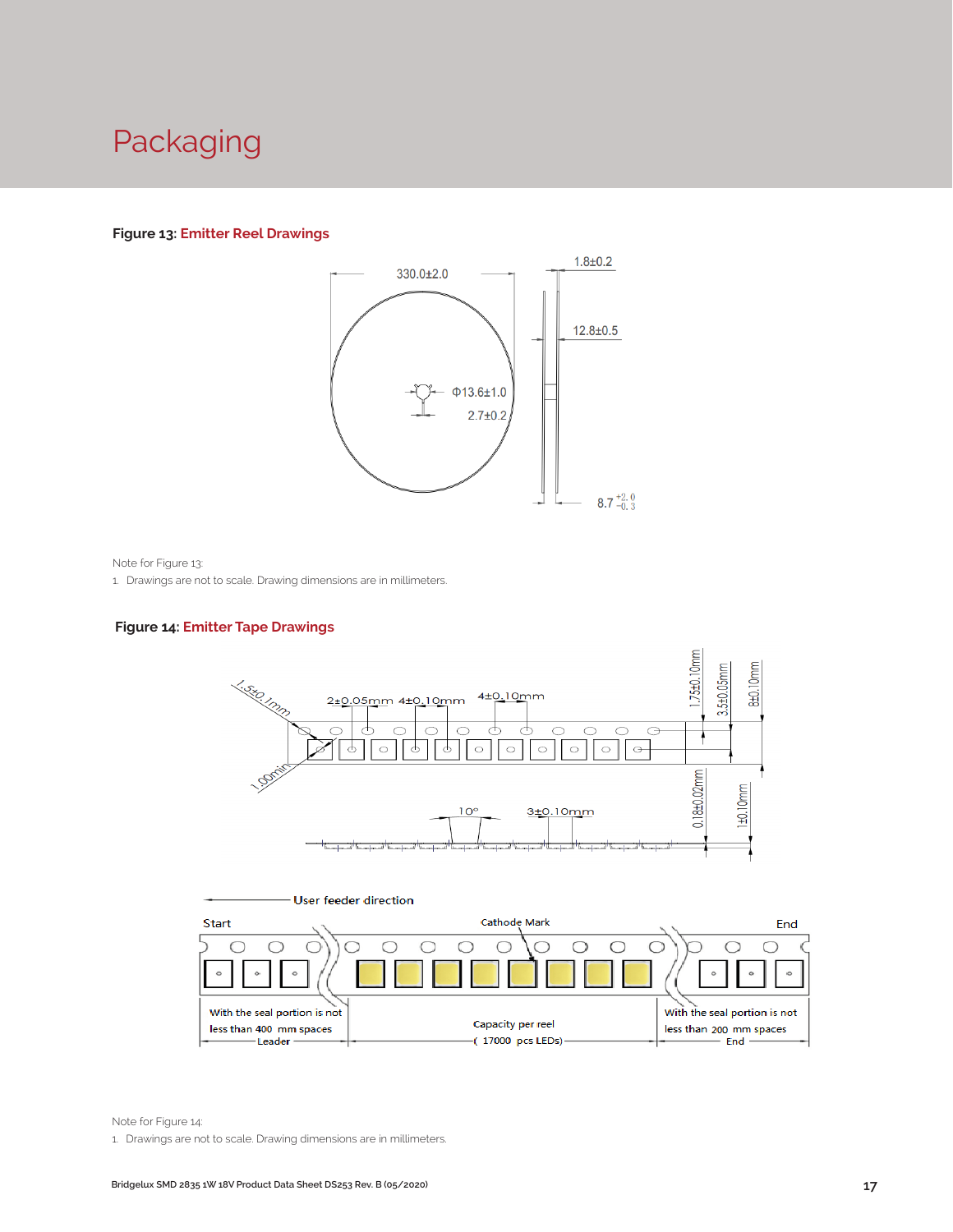# Packaging



#### **Figure 15: Emitter Reel Packaging Drawings**

Note for Figure 15:

1. Drawings are not to scale.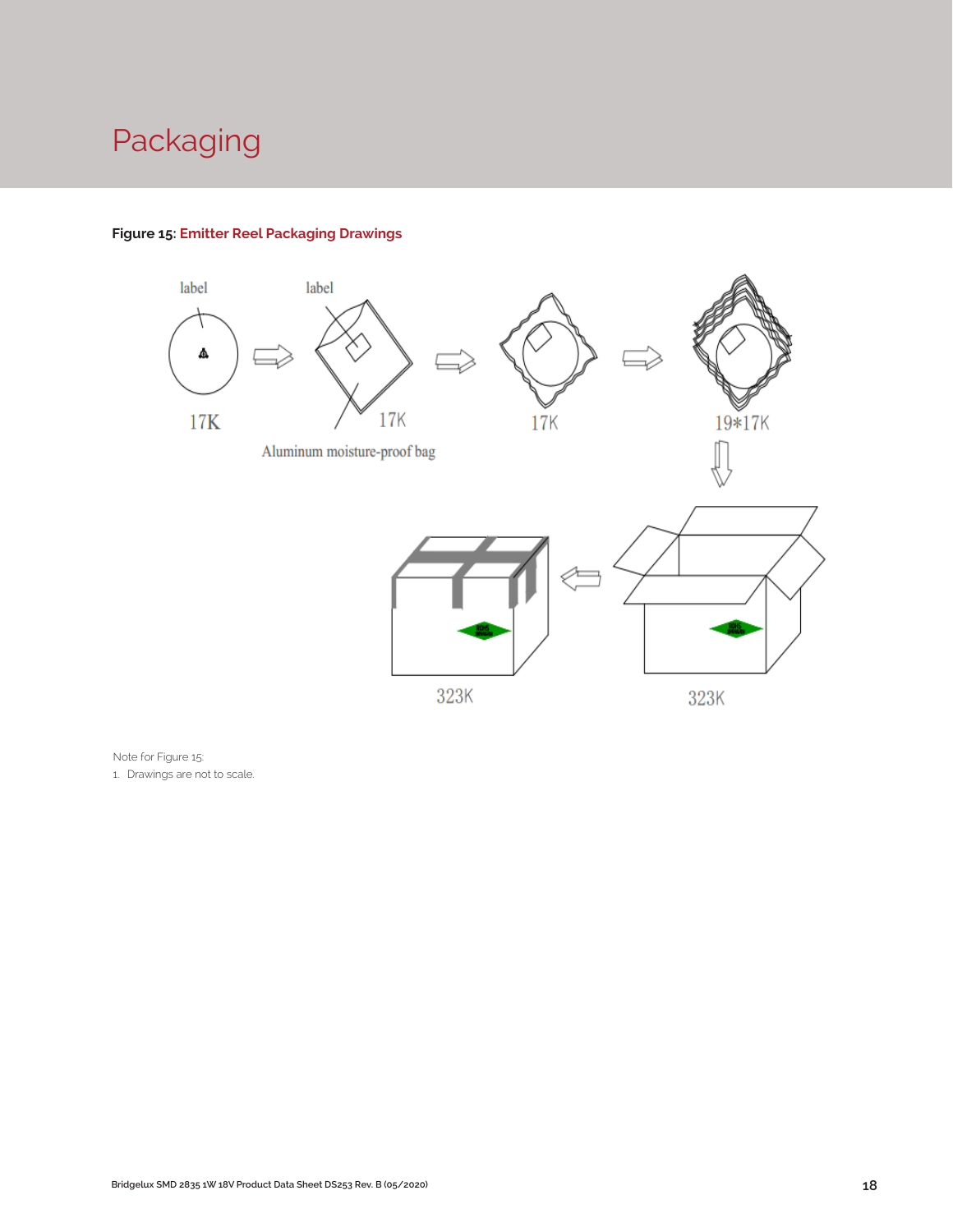# Design Resources

Please contact your Bridgelux sales representative for assistance.

### **Precautions**

#### **CAUTION: CHEMICAL EXPOSURE HAZARD**

Exposure to some chemicals commonly used in luminaire manufacturing and assembly can cause damage to the LED emitter. Please consult Bridgelux Application Note AN51 for additional information.

#### **CAUTION: EYE SAFETY**

Eye safety classification for the use of Bridgelux SMD LED emitter is in accordance with IEC specification EN62471: Photobiological Safety of Lamps and Lamp Systems. SMD LED emitters are classified as Risk Group 1 when operated at or below the maximum drive current. Please use appropriate precautions. It is important that employees working with LEDs are trained to use them safely.

#### **CAUTION: RISK OF BURN**

Do not touch the SMD LED emitter during operation. Allow the emitter to cool for a sufficient period of time before handling. The SMD LED emitter may reach elevated temperatures such that could burn skin when touched.

### **CAUTION**

#### **CONTACT WITH LIGHT EMITTING SURFACE (LES)**

Avoid any contact with the LES. Do not touch the LES of the emitter or apply stress to the LES (yellow phosphor resin area). Contact may cause damage to the emitter

Optics and reflectors must not be mounted in contact with the LES (yellow phosphor resin area).

### Disclaimers

#### **MINOR PRODUCT CHANGE POLICY**

The rigorous qualification testing on products offered by Bridgelux provides performance assurance. Slight cosmetic changes that do not affect form, fit, or function may occur as Bridgelux continues product optimization.

#### **STANDARD TEST CONDITIONS**

Unless otherwise stated, LED emitter testing is performed at the nominal drive current.